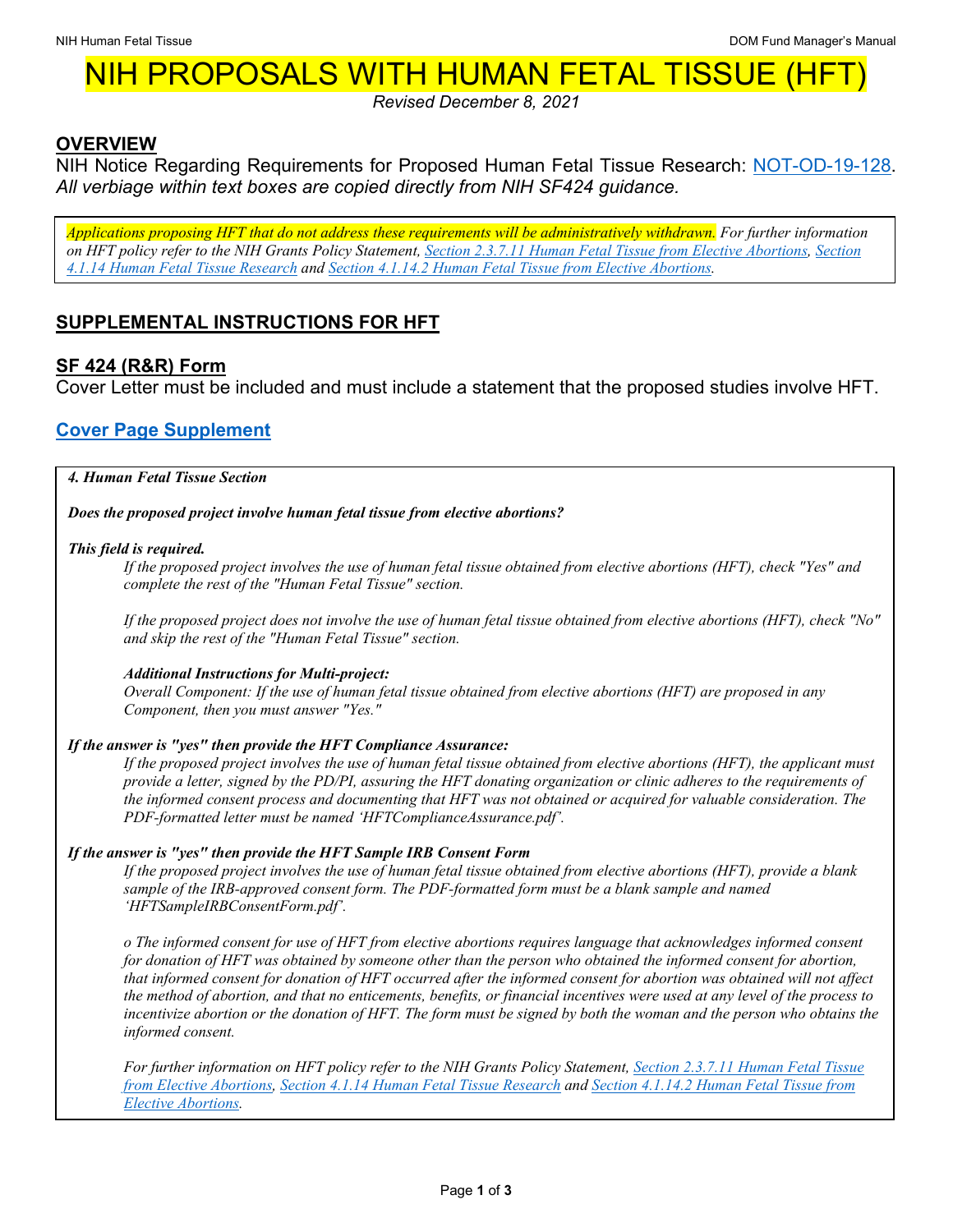Section 4 – Human Fetal Tissue Section: If 'yes' selected, naming convention of files uploaded must match SF424 instructions.

- **HFTComplianceAssurance.pdf**
- **HFTSampleIRBConsentForm.pdf**

| 4. Human Fetal Tissue Section<br>* Does the proposed project involve human fetal tissue obtained from elective abortions? @ Yes @ No |                                                  |          |
|--------------------------------------------------------------------------------------------------------------------------------------|--------------------------------------------------|----------|
|                                                                                                                                      | Final                                            | Draft    |
| If "Yes" then provide the HFT<br><b>Compliance Assurance:</b>                                                                        | <b>HFTComplianceAssurance</b><br>2P PDF 106 08KB | No draft |
| If "Yes" then provide the HFT Sample<br><b>IRB Consent Form</b>                                                                      | <b>HFTSampleIRBConsentForm</b><br>3P PDF 1 19MB  | No draft |

# **R&R Budget Form**

*Special Instructions for Applications Proposing the Use of Human Fetal Tissue: If the use of human fetal tissue obtained from elective abortions (HFT) (as [defined in the NIH Grants Policy Statement\)](https://grants.nih.gov/grants/policy/nihgps/HTML5/section_4/4.1.14_human_fetal_tissue_research.htm#Human3) is included in the proposed application, regardless of whether costs will be incurred, it must be noted as a single line item here. The line item must be titled "Human Fetal Tissue Costs" (without quotation marks, but following exact phrase and spacing). The line item must only be used for HFT costs and cannot include or be combined with any "Other" costs. If no cost will be incurred (e.g. if HFT will be donated), enter "0" in the "Funds Requested" column. Details regarding HFT must be specified in the Budget Justification attachment (L), pursuant to the instructions.*

- **Budget Type:** Regardless of direct cost requested, the R&R Budget Form must be used. The Modular Budget Form is not allowed.
- **[Section F.8-17:](https://grants.nih.gov/grants/how-to-apply-application-guide/forms-g/general/g.300-r&r-budget-form.htm#F)** Must include a "Human Fetal Tissues Costs" line regardless of whether or not costs will be incurred to obtain HFT.
	- $\circ$  Do not include or combine this line with any other costs.
	- $\circ$  If no costs will be incurred, enter "0" in the "Funds Requested" column
- **Budget Justification:** Clearly label HFT justification and include a detailed justification including the quantity, types and sources of the HFT, including the stage of fetal development. This information must be included for the HFT are assigned to the grant or if the HFT is acquired under the grant at no cost. If no cost would be incurred enter '0'.

*Special Instructions for Applications Proposing the Use of Human Fetal Tissue: If the use of human fetal tissue obtained from elective abortions (HFT) (as [defined in the NIH Grants Policy Statement\)](https://grants.nih.gov/grants/policy/nihgps/HTML5/section_4/4.1.14_human_fetal_tissue_research.htm#Human3) is included in the proposed application include a detailed justification including the quantity, type(s), and source(s) of the HFT, including the stage of fetal development. This information must be included if costs for the HFT are assigned to the grant or if the HFT is acquired under the grant at no costs. The HFT justification must be clearly labeled in the budget justification attachment.*

## **Research Plan**

Research Strategy – Approach Section:

- Use the **specific heading**: "Human Fetal Tissue Research Approach"
- Describe the proposed characteristics, procurement, and procedures for the research use of HFT. The description should be sufficiently detailed to permit meaningful evaluation by NIH.